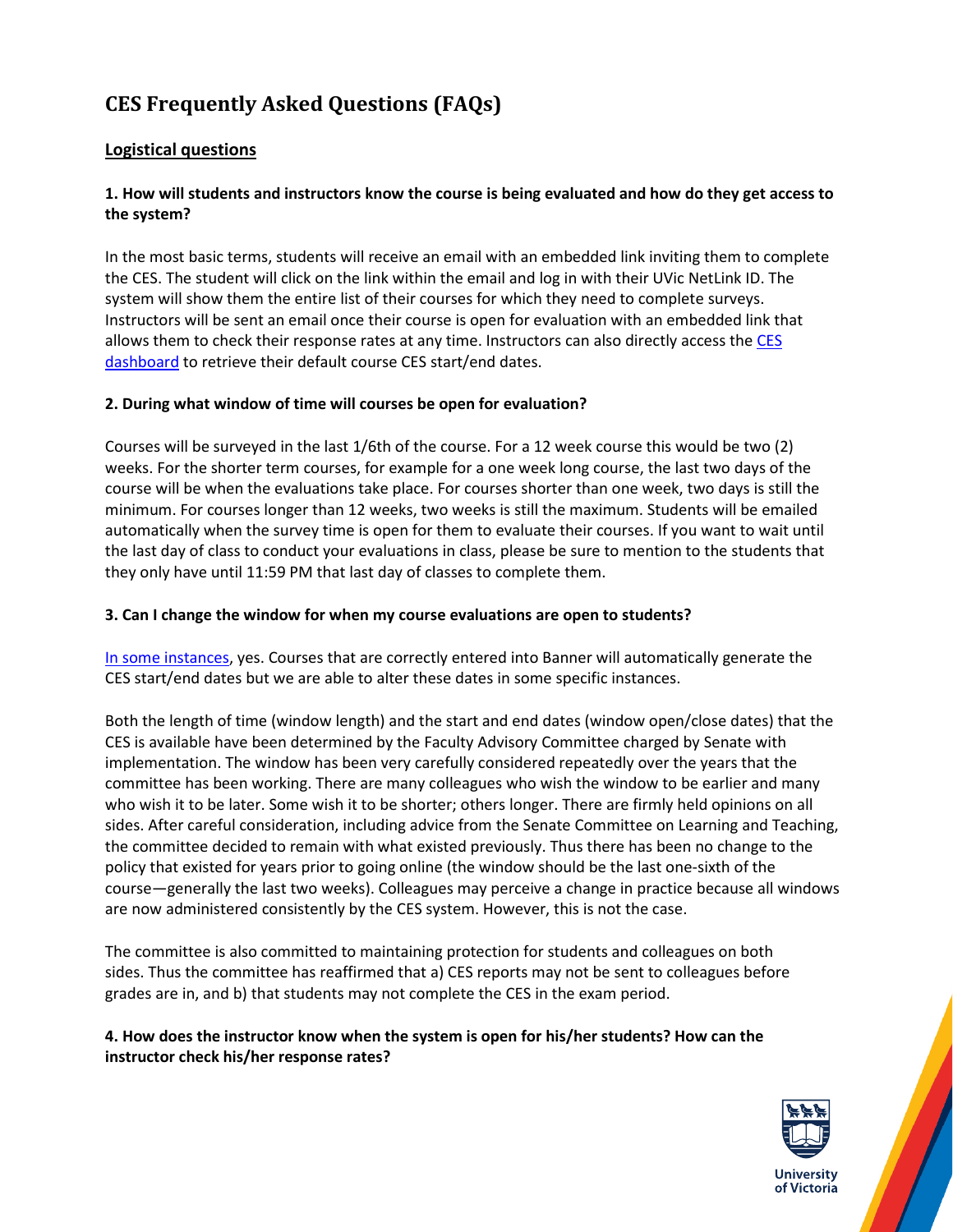At the same time as students in a course receive an invitation to complete the CES survey instructors also receive an email with an embedded link allowing them to view their CES dashboard and response rates as often as they wish during the evaluation period.

#### **5. What do the system generated emails to instructors and students look like?**

- [Sample of CES Online Instructor Email](https://www.uvic.ca/learningandteaching/assets/docs/instructors/for-review/courseexperiencesurvey/instructor_invite.pdf)
- [Sample of CES Online Student Email](https://www.uvic.ca/learningandteaching/assets/docs/instructors/for-review/courseexperiencesurvey/student_invite.pdf)

#### **6. How will instructors and chairs/directors/deans receive the results?**

All individual instructors will receive an email inviting them to review their reports. The email contains an embedded link asking them to sign into the secure CES environment with their UVic NetLink ID. As long as the instructor is listed as an instructor of record reports can also be accessed anytime by checking their CES dashboard at [ces.uvic.ca.](https://ces.uvic.ca/Blue) If the instructor is not currently teaching, please contact [ceshelp@uvic.ca](mailto:ceshelp@uvic.ca) to request reports. Chairs and Deans reports will be released after the term has been completed (usually 4-6 weeks after the last day of classes to allow for late grade submissions). Notifications will be sent through the CES Admin listserv.

#### **7. When will we get our term reports?**

CES Reports are automatically released once grades have been submitted and finalized by the department. If you have not received your reports, check that your grades have been submitted.

#### **8. Will all courses be evaluated?**

All courses in Banner with a CRN number will be surveyed unless:

- there is no instructor noted for the course in Banner
- the instructor of record does not have a NetLink ID or valid email
- less than five (5) students are enrolled PER CRN, e.g. independent study or some graduate courses and in some cases, cross-listed courses
- the teachers are either TAs or lab instructors

All courses with five or MORE students enrolled will have reports generated even if less than five students complete the survey. It is very important that you make sure that Banner has all the instructors noted for that course so that they are all evaluated. The accuracy of the system depends on departments ensuring the accuracy of the information they put into Banner.

#### **9. What about Co-op or Continuing Studies courses?**

If the course has a CRN number and is in Banner invitations will be sent to evaluate it unless one of the exceptions in Section A, Question #8 above applies.

#### **10. How are year long courses evaluated?**

All year long courses have two CRNs (one per term). The default is that the course will be evaluated at the end of each term. This also allows for year long courses taught by different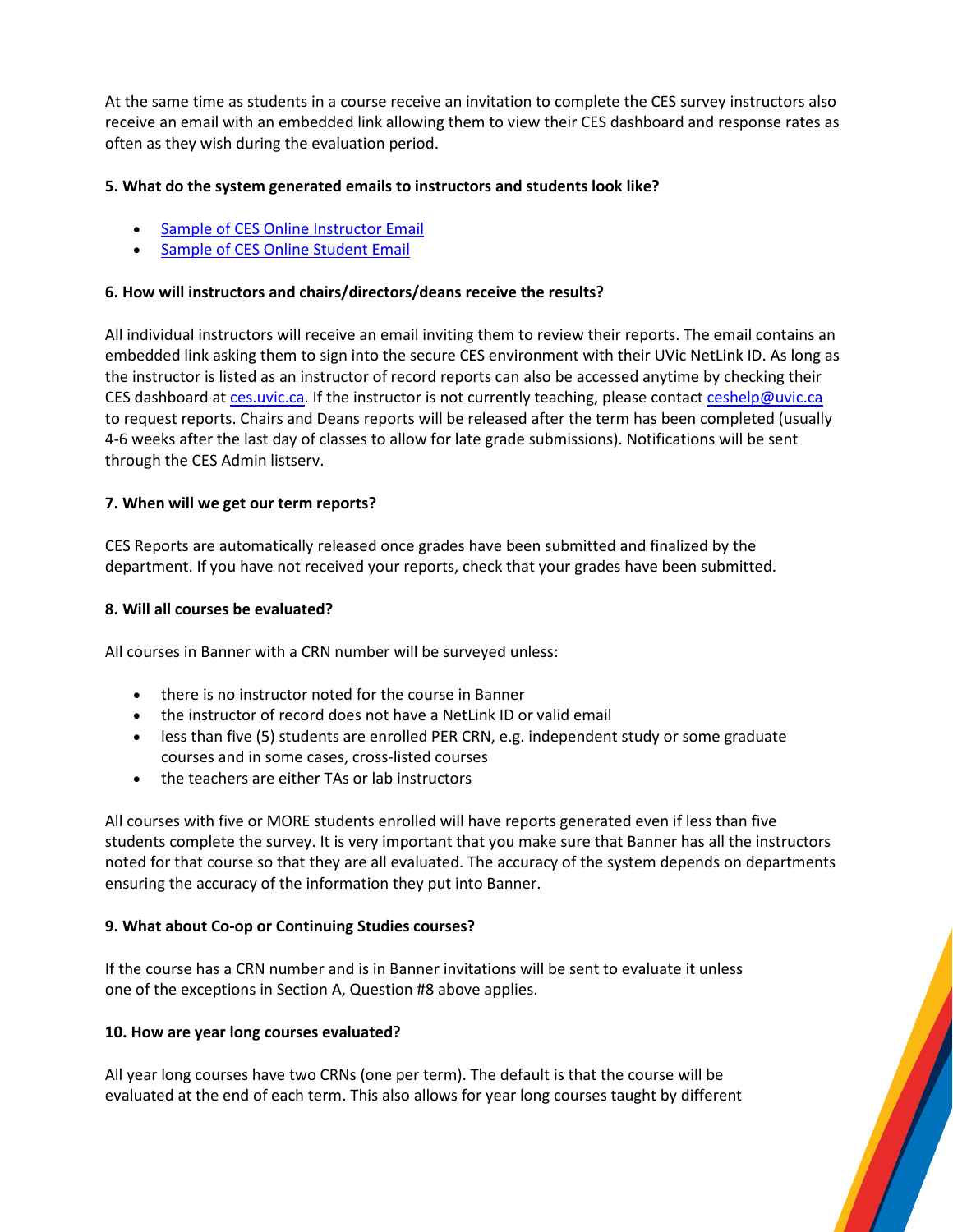instructors in each term but if no grades are assigned to the first half there will not be a CES report. It may be helpful to contac[t ces.uvic.ca](https://ces.uvic.ca/Blue) for assistance as it is possible to exempt the first half of these particular courses.

### **Data management, confidentiality and security questions**

# **1. How will the instructors as well as the chairs/directors/deans get their results?**

Instructors will receive a direct invite to view their reports. An invitation to view the chairs/directors/deans versions of reports will be emailed to the CES Admin listserv 4-6 weeks after the final day of classes.

### **2. Where can reports be accessed by Instructors and their chairs/directors and deans?**

Instructor reports can be accessed at any time by going to your [CES dashboard](http://www.uvic.ca/learningandteaching/faculty/resources/ces/login.php) and signing in using your secure UVic NetLink ID. Please be aware that when you are not teaching your access status will have changed. If you are denied access please contact **ceshelp@uvic.ca.** Chairs/directors/deans reports can only be accessed through [Connect](https://connect.uvic.ca/sites/vpac/LTSI/CES/) once permission has been provisioned by your departmental technical support staff.

# **3. Does the chair/director/dean see the comments from the students?**

No. Not unless provided to them by the instructor if the instructor is a faculty member. However, they do have access in the case of sessional or continuing sessional instructors.

### **4. Will Administrative Assistants be able to have access to the results and can access be delegated?**

LTSI no longer manages the permissions for the Connect CES sites. If you need assistance with Connect permissions please contact the technical support staff that created your departmental Connect AD group. Permissions can only be given by the chair/director/dean of any given department/faculty.

### **5. Will team teachers see each other's results?**

No. Each individual instructor will see the results for the course overall and their own results, not those of the other instructor(s).

# **6. Will the documents for past terms still be available for access on CES SharePoint (now Connect)?**

Yes, the existing CES SharePoint site will live on as a historical archive and you will be able to access past reports for reports prior to Summer 2014.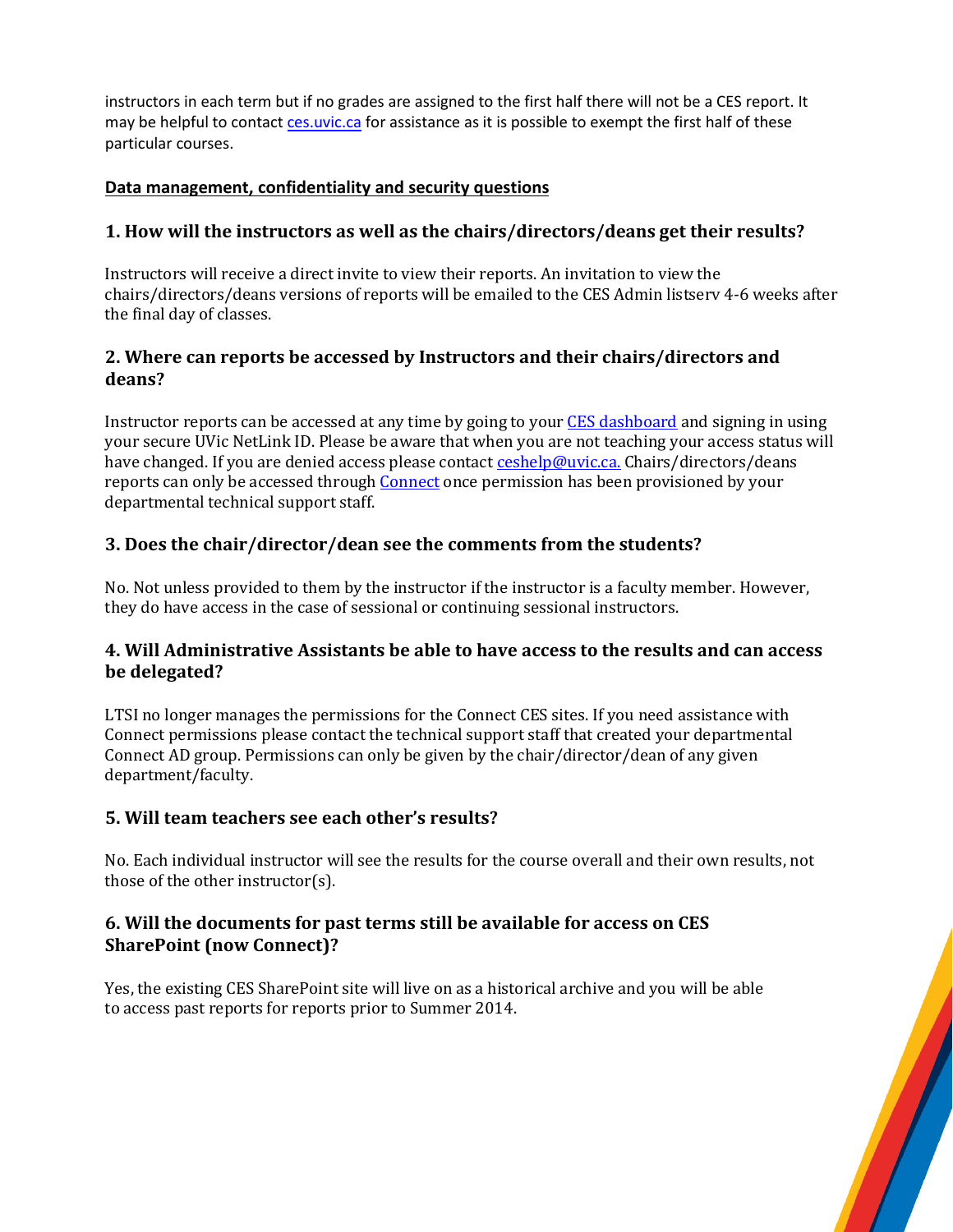# **7. Are student responses confidential?**

Yes. Instructors receive only summary reports with the written statements and only after grades have been submitted. The summary reports do not include any identifying student information. Even in small classes there will no longer be hand written comments. In this sense students can have greater confidence that their answers are confidential since their handwriting can no longer be recognized.

From a purely technical perspective, the CES system does maintain a linkage within the survey database, which enables automatic inclusion/exclusion of responses based on course enrolment. But because we do not have any people handling individual student surveys, the survey results are effectively anonymous. That is, no instructors, deans, chairs or departmental academic staff have the ability to access individual student surveys. A small number of Systems administrators do theoretically have the ability to access individual student surveys. However this is strictly forbidden, just as it is forbidden for them to view any confidential information with which they are entrusted. Employees in these roles are entrusted with a wide variety of highly confidential information at UVic such as personnel records. These employees sign a confidentiality agreement with the university before being hired.

#### **What is my role as a CES liaison and how can I help my academic unit transition successfully?**

#### **1. As a CES liaison and an administrative assistant in my academic unit what should I be doing?**

Admin assistants have historically played an enormous role in making CES work. We recognize this and hope that your role will be less onerous in future. In this important period of transition could you please check all your instructors:

- and your course information are accurate in Banner
- have NetLink IDs and emails
- have access to the suggested statement for their syllabus/course outline
- have reviewed the tip sheet for keeping response rates high

You may also wish to check in with your new instructors to make sure they are aware of the CES. Please refer people to the information on the CES page for the most up-to-date information.

#### **2. Is there a simple explanation I can show instructors that they can cut and paste on to their syllabus or outline?**

Yes, it can be found on the [Faculty CES page.](https://www.uvic.ca/learningandteaching/faculty/resources/ces/index.php)

#### **3. Where can I point instructors for tips if they want to keep their response rates to their surveys high?**

Tips for keeping response rates high can be found on the **Faculty CES** page.

#### **4. Who do we contact to add instructors in Banner for a course?**

Please contact [ttadmin@uvic.ca](mailto:ttadmin@uvic.ca) and they can help you.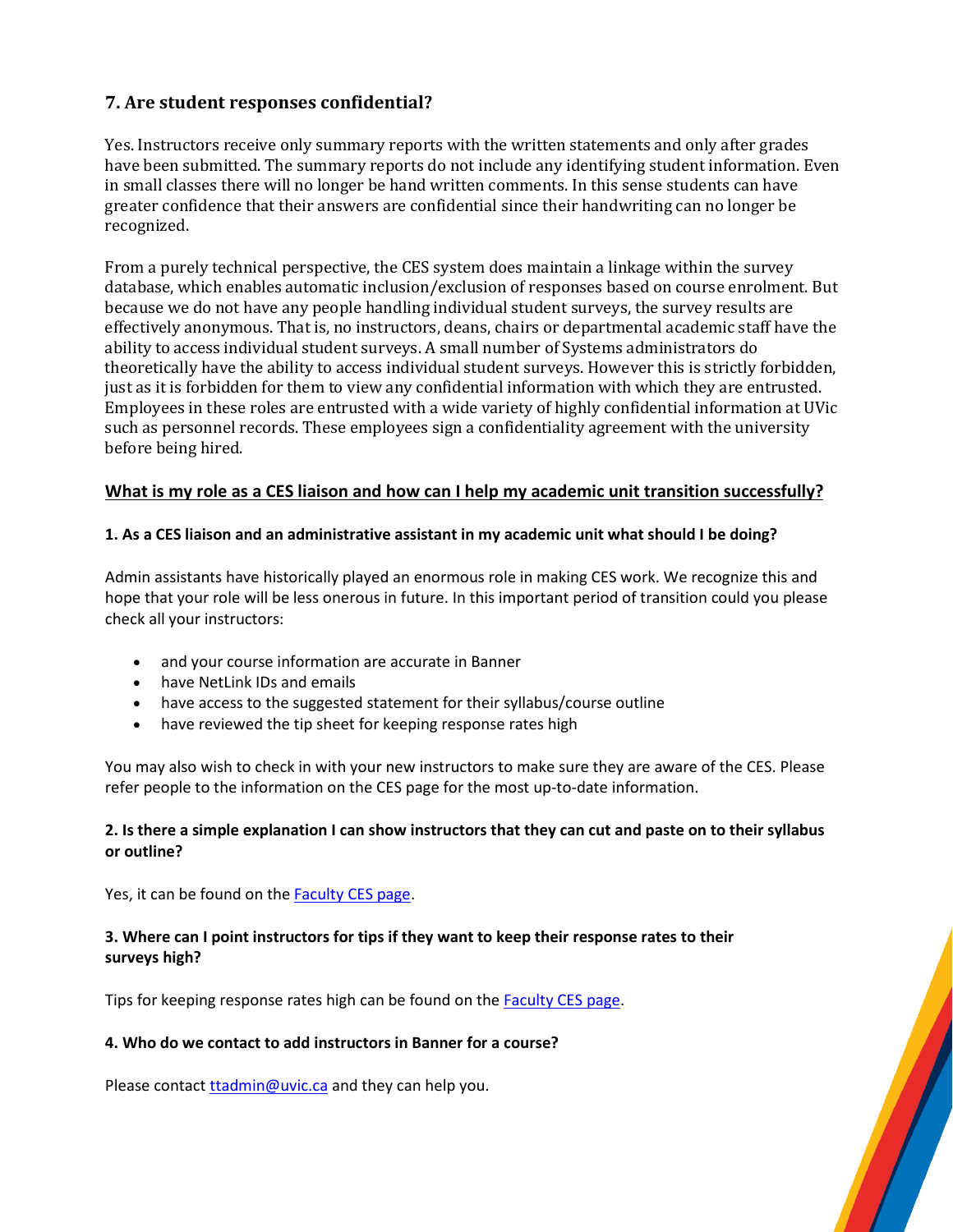### **Trouble shooting and unusual circumstances**

# **1. How do instructors and students get into the system? Do they need a NetLink ID?**

Yes to be able to be recognized securely in the system all instructors and students need to have a NetLink ID. Instructors and students who do not have a NetLink ID cannot be evaluated in the system.

# **2. Why has a faculty instructor failed to be evaluated?**

If a faculty instructor has not been evaluated please first check that they have a UVic NetLink ID and email. If they have these, please confirm that they are properly listed as the instructor for the sections they are teaching. Team-taught courses require all instructors to be enrolled as instructors for the section in Banner. Non-graded courses, courses with less than five (5) students and TA/lab instructors are not currently evaluated online.

# **3. Do students have to use their UVic email to receive the invitation email to complete the survey?**

No, the invitation email will be sent to the student's declared preferred email (as they have indicated to the university). However, for security and privacy reasons they must use their UVic NetLink ID to be able to log in and answer the survey.

# **4. What if the preferred email of the student does not work? How do we know the student has seen the email to complete their evaluations as not all the students preferred emails work properly?**

It is highly recommended that all instructors in face-to-face classes set time aside in class, when the evaluation period is open, to allow students to complete the CES on their mobile (or other) devices. This helps enormously with response rates. It is also recommended that instructors put the instructions and the date the evaluations are going to be done in class and the direct link to [ces.uvic.ca](https://ces.uvic.ca/) on their syllabus/class outline. Students can always access the link even if they lose the email. If a student is sick the day of the evaluations, then they can log in and do the evaluations from home.

# **5. Can students from other universities (e.g. TRU) receive the survey?**

All courses listed in Banner will be evaluated and all students listed in classes in UVic's Banner system will be sent emails automatically to do their evaluations unless one of the exceptions in Section A, Question #8 above applies. If students are not listed in courses in Banner they will not be sent emails to do evaluations on that course.

### **6. How will courses with multiple instructors be evaluated?**

All students will receive one CES survey for each course they are to evaluate. If there are multiple instructors in a particular course and they are all noted in Banner then the survey will come up with each instructor to evaluate within the survey for that course. The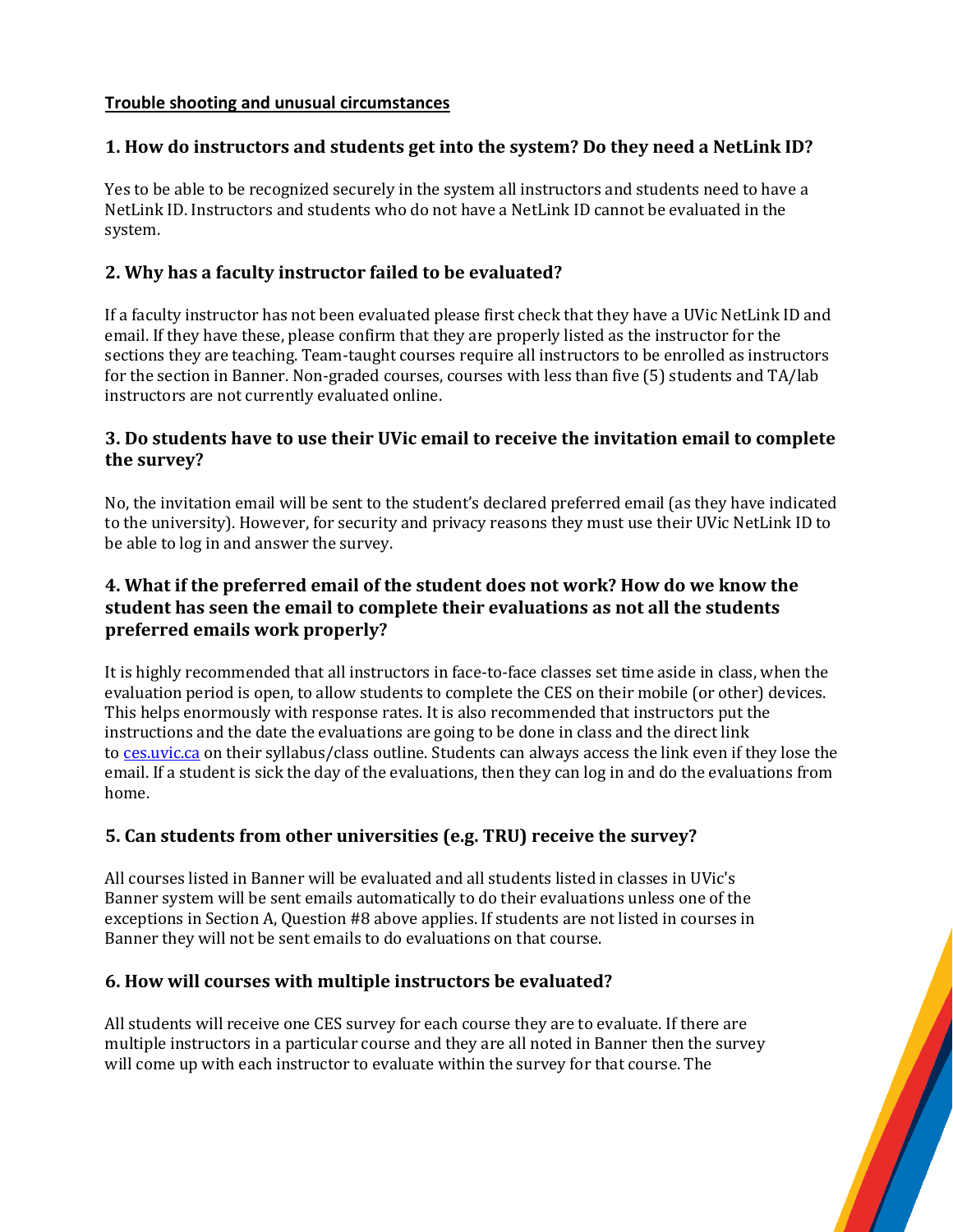students only have to complete the course information once, but they receive questions for each of the instructors they had teaching them.

# **7. What happens if an undergrad and grad course are being taught together?**

They will have two CRNs and will be evaluated as two courses.

# **8. What will happen with team taught/cross listed courses? Right now one department takes responsibility. Which department will receive these reports?**

All department chairs/directors/deans and instructors in all courses will be able to access their relevant course reports with the new CES system as appropriate. Admin assistants will no longer need to manually get copies of reports from other departments and share reports for team taught courses.

# **9. For interdisciplinary courses, who gets the reports?**

Whoever the instructor/s is/are for the interdisciplinary course/s will receive the results for the course.

### **10. For those departments with additional questions (21-25), will the actual question show up on the new CES system?**

Yes, where there were questions on the old paper form in any category these have been reproduced in the new system.

### **Governance, decision-making and processes**

# **1. Who got to make all these decisions about how CES is run at UVic? What is the decision-making process if I or others have questions?**

The Senate of the university passed the decision to implement a course evaluation (subsequently the Course Experience Survey, or CES) in 2002. The CES Faculty Advisory Committee was struck in 2006 and has met regularly ever since to advise and provide guidance to the campus-wide implementation of the survey, as well as to make recommendations on policy, approaches and research questions. The first campus-wide survey began as a pilot in 2007. The CES Faculty Advisory Committee reports regularly to the Senate Committee on Learning and Teaching and is included in its annual reports to Senate. More recently the move to CES online was discussed broadly in various venues including Deans Council, examined carefully at the Senate Committee on Learning and Teaching during the 2012/13 and 2013/14 academic years, and presented for discussion and information at Senate. University Counsel has also been consulted as appropriate. All formal documents (e.g. Memos from the Provost's Office) can be accessed through the **Background information page** or through the University Secretary's Office (for Senate documents).

### **Interpreting the new reports**

**1. What do the new CES forms and reports look like?**